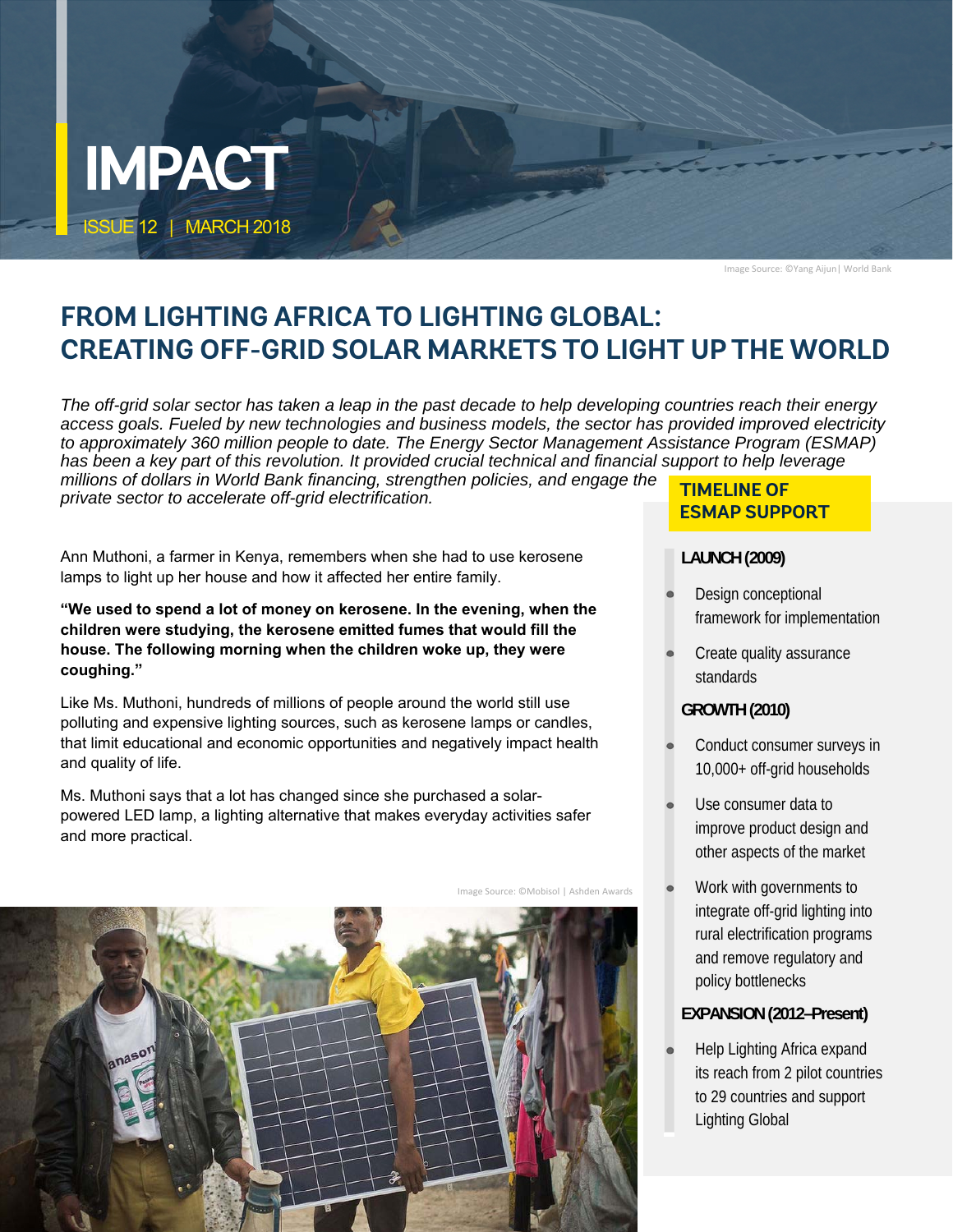**"In the evening, the children use the lamp for studying," she said. "We don't get any more infections. The lamp has been helpful to us."** 

Modern, high-quality off-grid lighting and energy products can transform lives. Over the past decade, a concerted global push has created thriving markets for these products, demonstrating that off-grid solutions can complement sustained grid electrification to accelerate the rate of bringing electricity to the roughly 1.1 billion people who lack this service.

Today, off-grid solar products are reaching an estimated 73 million households, or more than 360 million people, globally. Children can study at night and businesses can operate for more hours each day, thanks to these products. Equally impressive is how the market has evolved and expanded. New technologies and innovative products and companies are being launched every year. Many governments across the world are strengthening their policy environments to facilitate this transformation.

Starting in Africa and later expanding to other regions, the World Bank's Energy Sector Management Assistance Program has provided technical and financial support to fuel this revolution. It created the right policy environment and strengthened product quality standards, which helped to leverage millions of dollars in World Bank investments and engage the private sector to accelerate off-grid electrification.

## **LIGHTING AFRICA'S REACH**

| Benin                           | Liberia      |
|---------------------------------|--------------|
| <b>Burking Faso</b>             | Madagascar   |
| <b>Cabo Verde</b>               | Malawi       |
| Cameroon                        | Mali         |
| Central African                 | Mauritania   |
| Republic                        | Niger        |
| Chad                            | Nigeria      |
| Cote d'Ivoire                   | Rwanda       |
| Democratic<br>Republic of Congo | Senegal      |
| Ethiopia                        | Sierra Leone |
| The Gambia                      | Somalia      |
| Ghana                           | Tanzania     |
| Guinea                          | Togo         |
| Guinea-Bissau                   | Uganda       |
| Kenya                           | Zambia       |
|                                 |              |

 $\sim 10$ 

## **THE EARLY YEARS: BUILDING OFF-GRID SOLAR MARKETS IN AFRICA**

In 2009, ESMAP partnered with the International Finance Corporation (IFC) to launch Lighting Africa—a pioneering initiative to develop a commercial market for the manufacture and sale of quality solar lanterns to light up the lives of 600 million people without electricity across Sub-Saharan Africa.

While Africans were spending nearly US\$10.5 billion on kerosene lighting products every year, companies selling and manufacturing off-grid solar products were unable to break into the vast, untapped off-grid solar market. Manufacturers were struggling to find business partners. Consumers were not aware of new technologies and low-quality products were pervasive, destroying confidence in the entire market. Financial institutions, unfamiliar with the industry, were unable or unwilling to exploit the market's growth potential.

ESMAP was a catalyst for changing this landscape.

The first step was to identify the key barriers that blocked the scale-up of off-grid products and to outline actions to address them. ESMAP brought together manufacturers, distributors, consumers, financial institutions, development partners, and governments to devise joint solutions. For example, early consultations with the private sector identified the lack of quality standards to be a major impediment for developing and marketing quality products.

Consequently, ESMAP put together a solid quality assurance mechanism, the standards of which grew into globally accepted benchmarks for manufacturers and consumers, now recognized as **Lighting Global**  standards. These standards increased trust among sellers and consumers and built confidence in investing in the market. With guaranteed quality, microfinance institutions became more willing to provide financing and governments became more open to support the off-grid sector.

Consumers benefited the most. To build consumer knowledge about available products, ESMAP helped design and implement public awareness campaigns. Through media outreach, product demonstrations, and entertainment at road shows consumers learned about the benefits of solar lighting products—better illumination, cost savings, reduced indoor air pollution, and more productivity in homes, schools, and businesses. They also learned how to distinguish substandard from high-quality devices.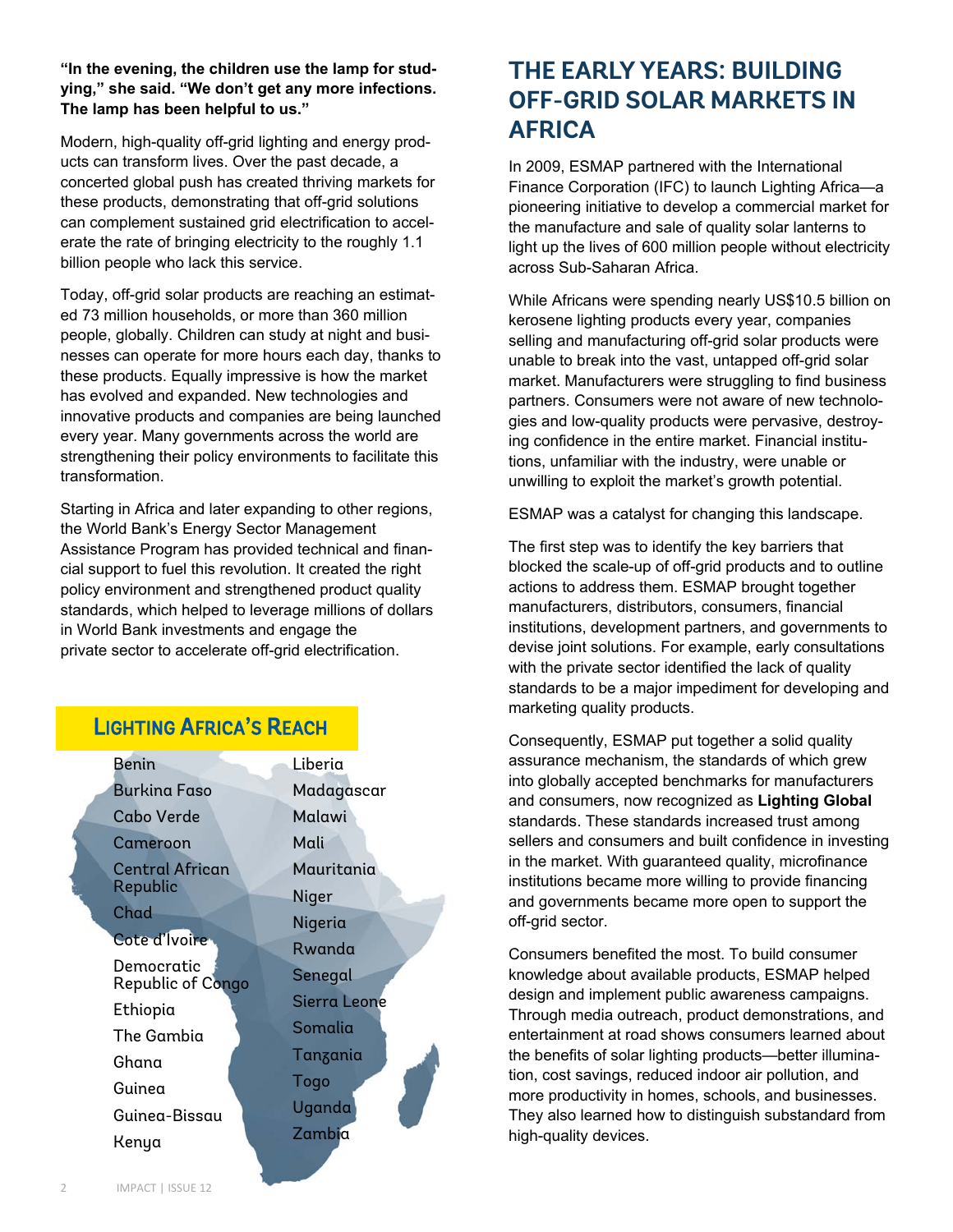

**Dana Rysankova** | Senior Energy Specialist, World Bank

Image Source: ©Frank van Vleuten via flickr (CC BY 2.0)

Finally, ESMAP focused on the development of distribution channels, access to financing for product importers and distributors, as well as in-depth market intelligence on product design and customer preferences.

By 2010, the market was already seeing an upward trend and by 2012 its growth accelerated significantly, fueled by increased confidence in product reliability and many private players entering the industry.

Since the beginning of **Lighting Africa**, 14.8 million quality-verified solar lighting products have been sold, enabling 23.3 million people in Africa to meet their basic electricity needs. The goal is to reach 250 million more people by 2030 by scaling up efforts in current countries and expanding to new ones across the continent.

Now, when darkness falls on the bustling market in Mai Mahiu, Kenya, instead of packing up their goods and heading for home, most vendors switch on their locally purchased LED lights and continue selling well into the night.

**"I have been able to add two more hours of trading each day thanks to the small LED lighting system that costs just US\$20," said Eunice Wanjiru, a fruit and vegetable seller at the market.** 

## **GOING GLOBAL**

The unprecedented success of **Lighting Africa** gave rise to the World Bank Group's **Lighting Global** initiative to fight energy poverty in the Americas, South Asia, East Asia, and the Pacific. In coordination with the Global Off-Grid Lighting Association (GOGLA), **Lighting Global** supports acceleration of off-grid electrification, working with both the private sector and governments, supporting market intelligence, quality

assurance, access to finance and business support services, and consumer education.

ESMAP supports **Lighting Global** by engaging governments through World Bank lending projects and policy dialogue.

As of June 2017, ESMAP helped to leverage more than US\$120 million in World Bank funding and more than US\$85 million from other financiers to invest in the off-grid solar market in several countries. Most of the World Bank funding is now used to support financing facilities to allow off-grid energy companies to accelerate efforts and reach out to poorer and more remote communities that the commercial market alone is unable to reach. ESMAP plays a crucial role in helping governments design these facilities.

## **EXPANDING REACH THROUGH LIGHTING GLOBAL**

Afghanistan Bangladesh Haiti **India** Myanmar Pakistan Papua New Guinea Vanuatu